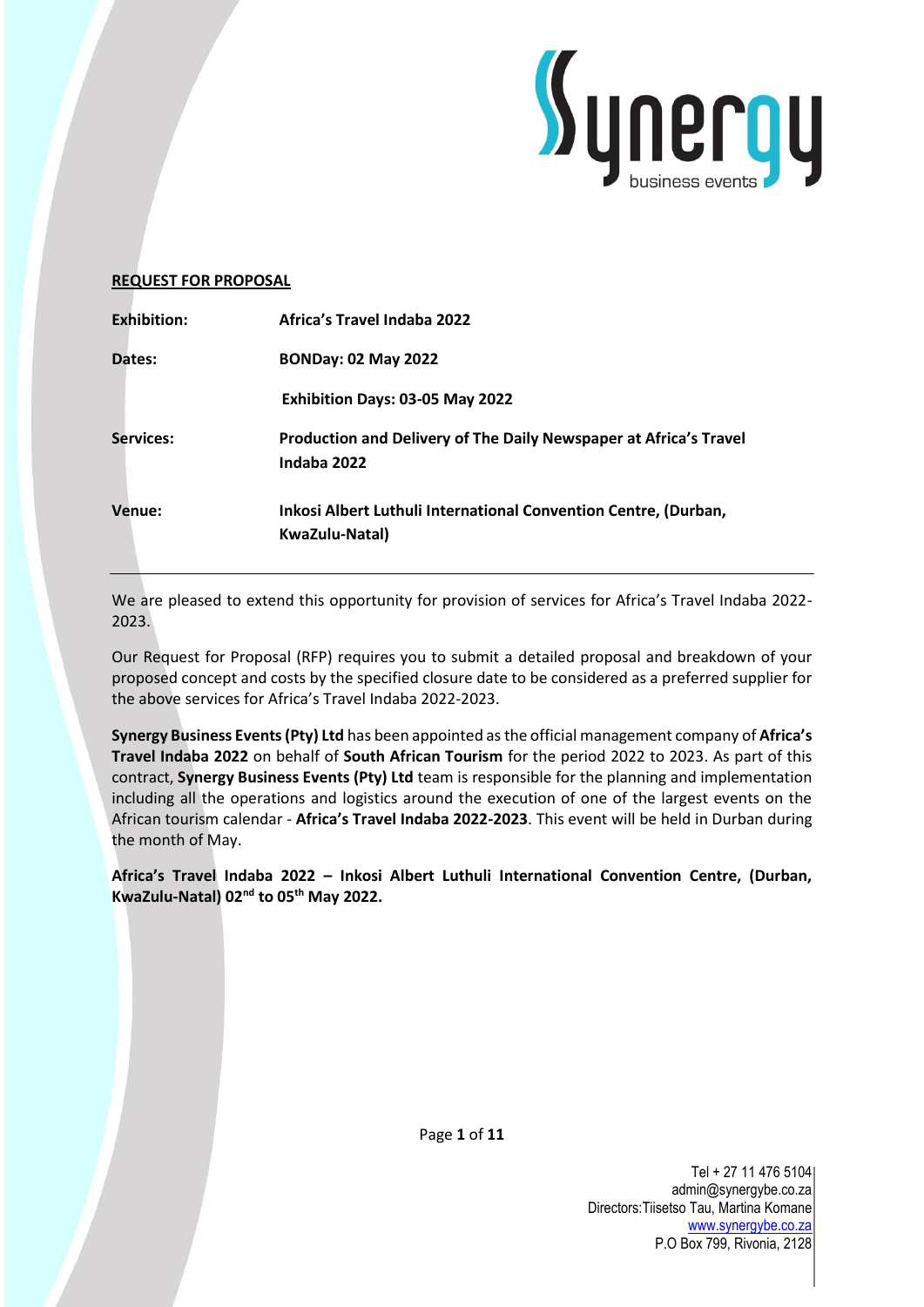

## **SECTION 1 GENERAL INFORMATION BACKGROUND**

**Africa's Travel Indaba**, a trade exhibition, is one of the largest tourism marketing events on the African calendar and one of the top three 'must visit' events of its kind on the global calendar. **Africa's Travel Indaba** is a three-day trade event which attracts well over 8000 delegates from the travel tourism and related industries. The exhibition accommodates over 1000 exhibitors, over 600 local and international media, and over 1000 local and international buyers.

The focus for South African Tourism is to market South Africa as a destination to both domestic and international travellers. This is a trade show that provides a platform for the entire tourism industry to conduct business and networking opportunities.

# **1. THE BRIEF**

**Synergy Business Events (Pty) Ltd** is seeking an experienced company, skilled in advertising and communications, with the proven ability to execute and manage the full process of producing a great trade exhibition daily newspaper. This is done in close collaboration with Synergy Business Events and South African Tourism's Public Relations and Communications team.

**Synergy Business Events (Pty) Ltd** is calling on all interested parties who are confident that they can deliver great management and production services of exceptional standards, that will fit into the calibre of the exhibition. It is imperative that the entire prospective communication and advertising company is well trained and knowledgeable about the newspaper content management, design and layout and onsite production processes of newspaper specifically for trade shows. The service provider will be mandated to produce the Africa's Travel Indaba Daily Newspaper at the exhibition to portray the image of Africa's Travel Indaba as a world class exhibition.

# **2. SCOPE OF WORK**

**Synergy Business Events (Pty) Ltd** will ward one contract to a single service provider that meets with all elements specified in this RFP. **Synergy Business Events (Pty) Ltd** is under no obligation to choose the cheapest cost proposal.

The appointed service provider will provide onsite execution, management and production services of the Africa's Travel Indaba Daily Newspaper that meet or exceed the basic requirements:

Page **2** of **11**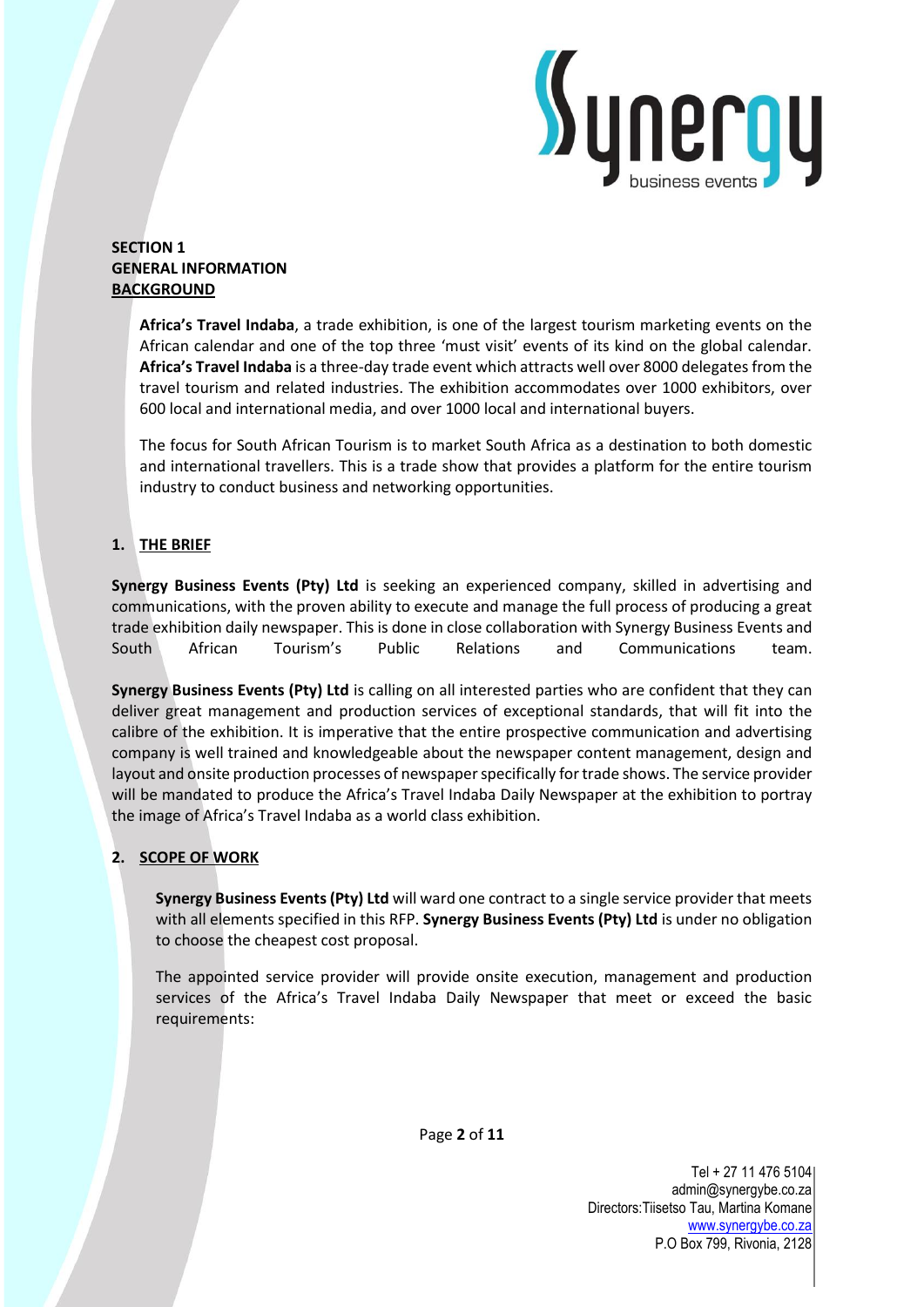

### Per year:

| of<br>Format<br>Newspaper           | Africa's Travel Indaba Daily Newspaper has historically been tabloid style<br>- however we are open to a suggestion of a more engaging format and<br>style                                                                                                 |
|-------------------------------------|------------------------------------------------------------------------------------------------------------------------------------------------------------------------------------------------------------------------------------------------------------|
| Paper<br><b>Specifications</b>      | Environmentally friendly<br>Locally produced/manufactured paper to be used                                                                                                                                                                                 |
| Content                             | Focus on updates from Africa's Travel Indaba<br>٠<br>Please illustrate how the design and content will reflect the theme<br>"Africa moves you"<br>Demonstrate the ability to sell advertising space                                                        |
| Digital                             | Pdf and Issuu publisher layout/format                                                                                                                                                                                                                      |
| Quantities                          | 6000 per day x 4 days (print copy)                                                                                                                                                                                                                         |
| <b>Number</b><br>of<br>Publications | Africa's Travel Indaba is a four-day trade exhibition. The service provider<br>is required to produce four editions of the Africa's Travel Indaba Daily<br>Newspaper for the following show days:<br>02 <sup>nd</sup> May 2022 - 05 <sup>th</sup> May 2022 |
| <b>Size</b>                         | 8-12 Pages (dependant on the layout)                                                                                                                                                                                                                       |

**Synergy Business Events (Pty) Ltd** will appoint a service provider of a high calibre, highly respected professional in the area of expertise with strong communications and advertising and onsite newspaper production skills.

- The specific experience and values required are as follows:
	- o Extensive experience in the event and exhibition industry, specifically trade shows;
	- o Operate according to sound business principles;
	- o Have sufficient staff to undertake the project; and
	- o Be able to work well under pressure and on very tight deadlines.
- South African Tourism and **Synergy Business Events (Pty) Ltd** reserve the right to hold interviews with applicants who have been shortlisted.

Page **3** of **11**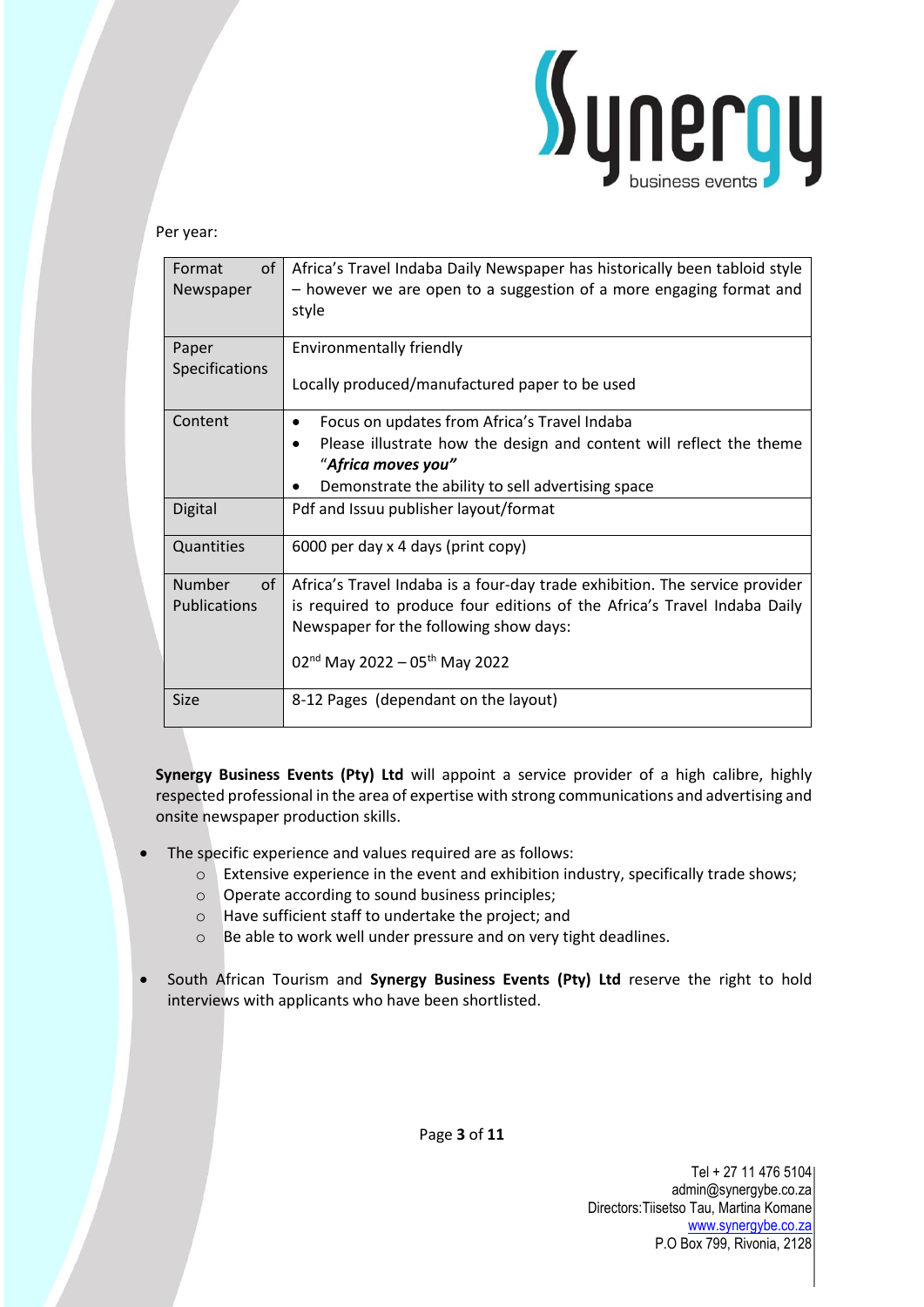

• **Synergy Business Events (Pty) Ltd** does not accept responsibility for any additional cost associated with the execution, management, and production of the Africa's Travel Indaba Daily Newspaper.

This includes and is not limited to samples provided for the proposal or any other costs not related to the execution of services rendered.

## **3. RESPONSE TO THE RFP**

2 x hard copies (print)

1 x digital copy (memory stick or email, email address provided below)

Sealed proposal delivered no later than **16H00 on Monday 28 March 2022**.

## To: **Synergy Business Events (Pty) Ltd**

Morningside Close 222 Rivonia Road Block A, 1<sup>st</sup> Floor Morningside 2057

E-mail Address: [indaba@indaba-southafrica.co.za](mailto:indaba@indaba-southafrica.co.za) Tel: +27 11 467 5104

**NB: Any proposal received after this date and time will be considered non-responsive and rejected.**

## **4. REJECTION OF PROPOSALS**

**Synergy Business Events (Pty) Ltd** reserves the right to reject any or all proposals. Issuance of this RFP does not bind **Synergy Business Events (Pty) Ltd** to award a contract, nor does **Synergy Business Events (Pty) Ltd** in any way assume liability for expenses incurred by the proposer in the preparation of its proposal manufacture and production.

Page **4** of **11**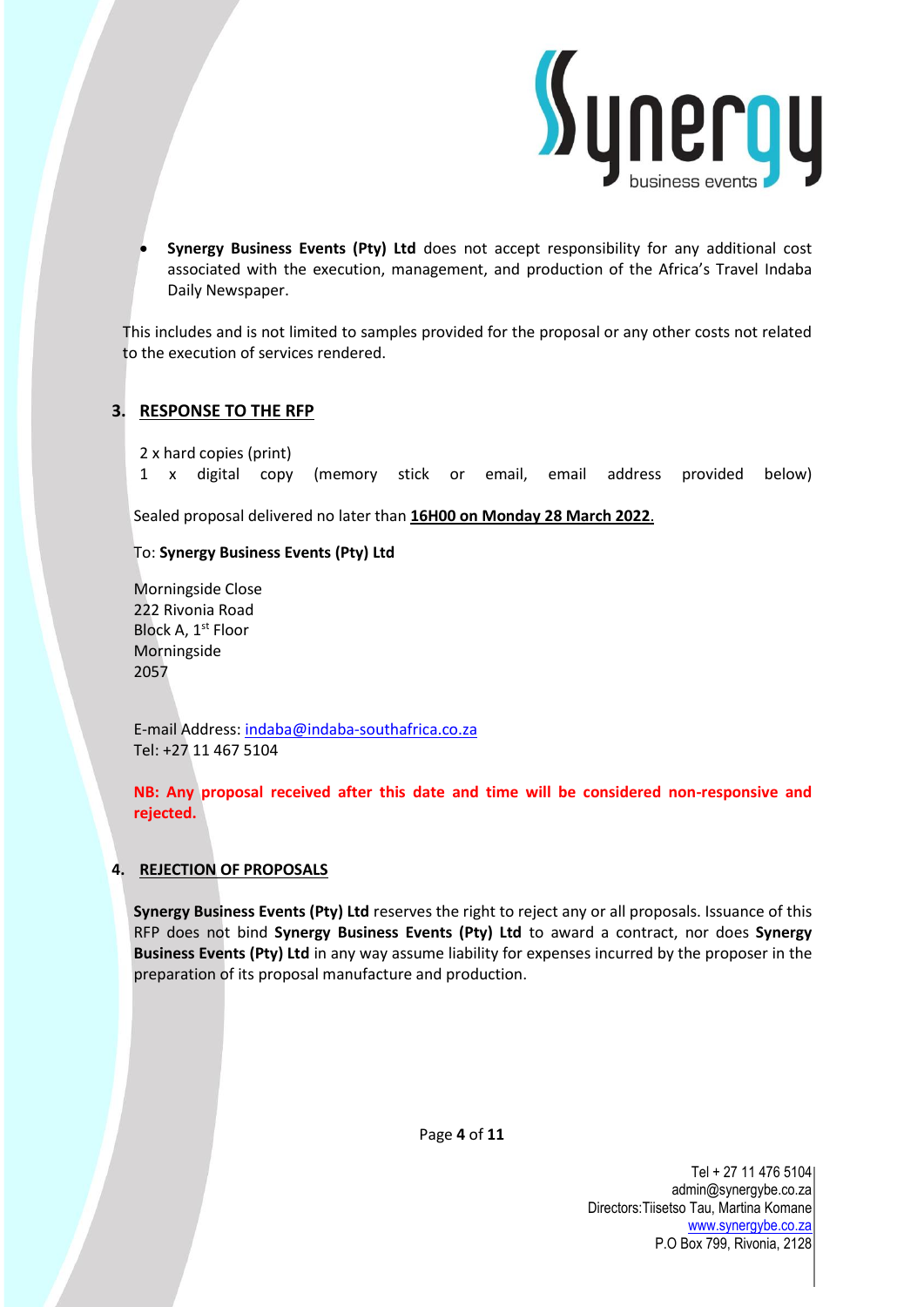

# **5. DELIVERABLES**

The successful contractor should be able to deliver on the following:

## **Communication Management**

- Arrange and secure meetings with PR and Comms team of South African Tourism to source the forewords, opening remarks and editorial from the CEO/CMO/CCBO for the one or more publications of the Africa's Travel Indaba Daily Newspaper.
- Continual liaison and communication with the approved exhibitors and buyers for the show to source content for the newspaper.

## **Advertising**

- Develop and market the advertising packages available for the Africa's Travel Indaba Daily Newspaper
- Sell advertising packages to approved exhibitors, buyers, and media houses
- Advertising rates to be included in the proposal

## **Design and Creative**

- Design the layout of the newspaper, content management and advertising spaces available
- Suggest a fresh new look and feel for the 2022-2023 addition
- Design the master head incorporating any recommendations from the client (South African Tourism)

## **Management**

- Conduct site-visit to Inkosi Albert Luthuli Conference Centre to see size and space that will be used to work from during the exhibition
- Office space size and location is allocated by Synergy Business Events in relation to availability at the Media Centre
- Source, collate and assemble all content relevant for each edition a day, prior to the production of the newspaper
- Manage the production of the daily newspaper
- Submit a post-show report 1 week following the exhibition

# **Photographer**

• The appointed service provider will be responsible for the appointment of a reputable photographer responsible for taking high resolution pictures as and when required

Page **5** of **11**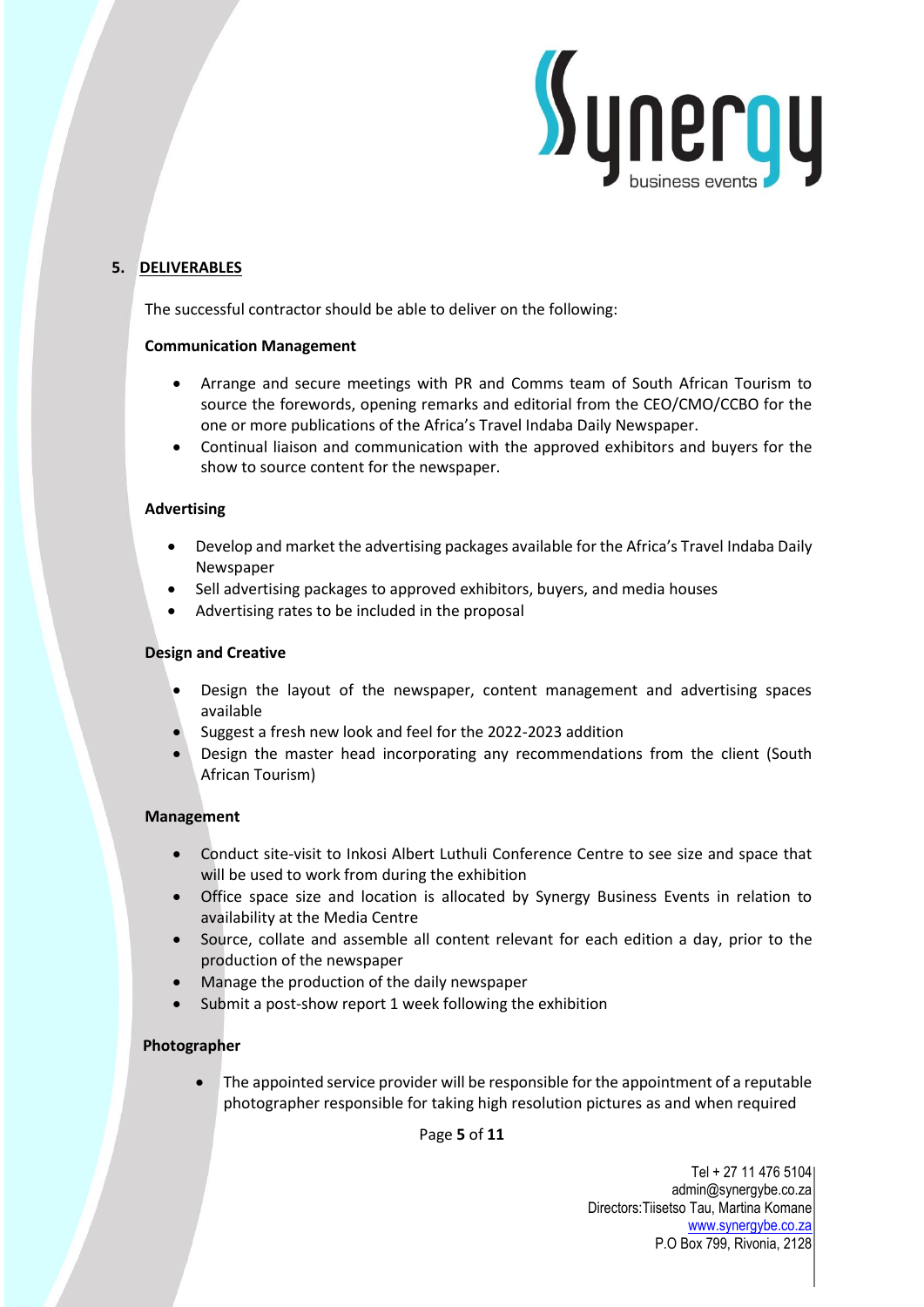

- Brief photographer on events to cover
- Responsible for supplying photographs and band captions to South African Tourism PR and Comms team for distribution on an ongoing basis
- Responsible for imitating and arranging photographic shoots with high profile buyers and/ or exhibitors
- All photographs to be supplied to **Synergy Business Events (Pty) Ltd** along with the post show report

A Service Level Agreement as well as a Non-Disclosure Agreement need to be signed after the service provider has been appointed.

## **6. SPECIFICATIONS TO BE PART OF CONTRACT**

Specifications, statements, and the requirements which accompany the proposals, which are accepted therewith, and which do not conflict with the provisions herein contained, shall be part of any contract that is entered into for the purchase of goods, services, or both, herein anticipated by **Synergy Business Events (Pty) Ltd.**

## **7. CONTRACT AWARD**

**Synergy Business Events (Pty) Ltd** reserves the right, as the interests of **Synergy Business Events (Pty) Ltd** may require, to postpone, accept or reject any and all proposals and to waive any informalities in the proposals received, and to award the contract to the best responsive and responsible Proposer.

In awarding a contract, **Synergy Business Events (Pty) Ltd** reserves the right to consider all elements entering into the determination of the responsibility of the Proposer. Any proposal which is incomplete, conditional, obscure, or which contains additions not called for or irregularities of any kind, may be cause for rejection of the proposal.

Acceptance and appointment of the contract, entitles the service provider access to the approved exhibitor list. This list will be used solely for the purpose of marketing the advertising packages for the Africa's Travel Indaba Daily Newspaper only. The exhibitor list provided should not be used, shared, or sold for any other purposes outside of which it is intended. This will be in contravention of the POPI Act, consequences of which the service provider will be legally liable for.

Page **6** of **11**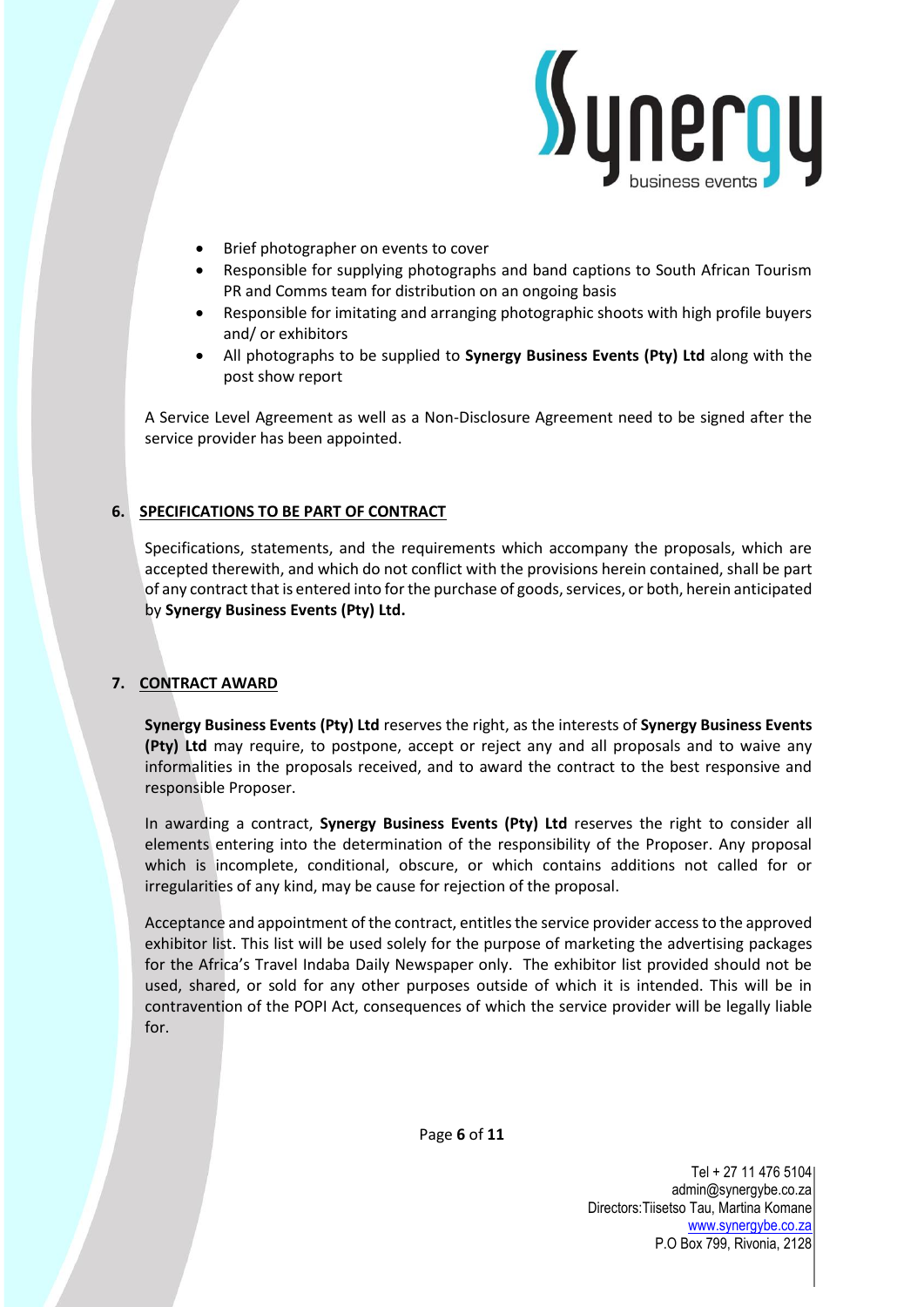

## 8. **TIME FOR PERFORMANCE**

The Proposer shall fully perform all their obligations, including without limitation the satisfactory execution of the onsite management, execution and production service of Africa's Travel Indaba Daily Newspaper and the satisfactory performance of all work to be complete to specification and within the agreed upon time frame.

### **SECTION 2**

### **TERMS, CONDITIONS AND REQUIRED CLAUSES**

The following clauses shall be incorporated into any contract that results from this RFP.

## **1. CHANGES**

Any proposed changes in Contract resulting from this RFP shall be submitted to **Synergy Business Events (Pty) Ltd** for its prior approval and **Synergy Business Events (Pty) Ltd** will make any subsequent changes by Contract modifications.

**Synergy Business Events (Pty) Ltd** may, at any time, by a written order, make changes within the general scope of this Contract. If any such change causes an increase or decrease in the cost of, or the time required for, the performance of any part of the work under Contract, an equitable adjustment shall be made in the Contract price, and the Contract shall be modified in writing accordingly. Any claim by Contractor for adjustment under this clause must be asserted within 30 days from the date or receipt by Contractor of the change, provided however, that **Synergy Business Events (Pty) Ltd**, if it decides that the facts justify such action, may receive and act upon any such claim asserted at any time prior to final payment under this contract.

# **2. TERMS OF AGREEMENT**

The service provider shall source, execute, manage, and produce the Africa's Travel Indaba Daily Newspaper at their own cost.

Funding of this will be sourced through the advertising packages which they will sell to approved exhibitors, international and local buyers as well as the media houses.

Page **7** of **11**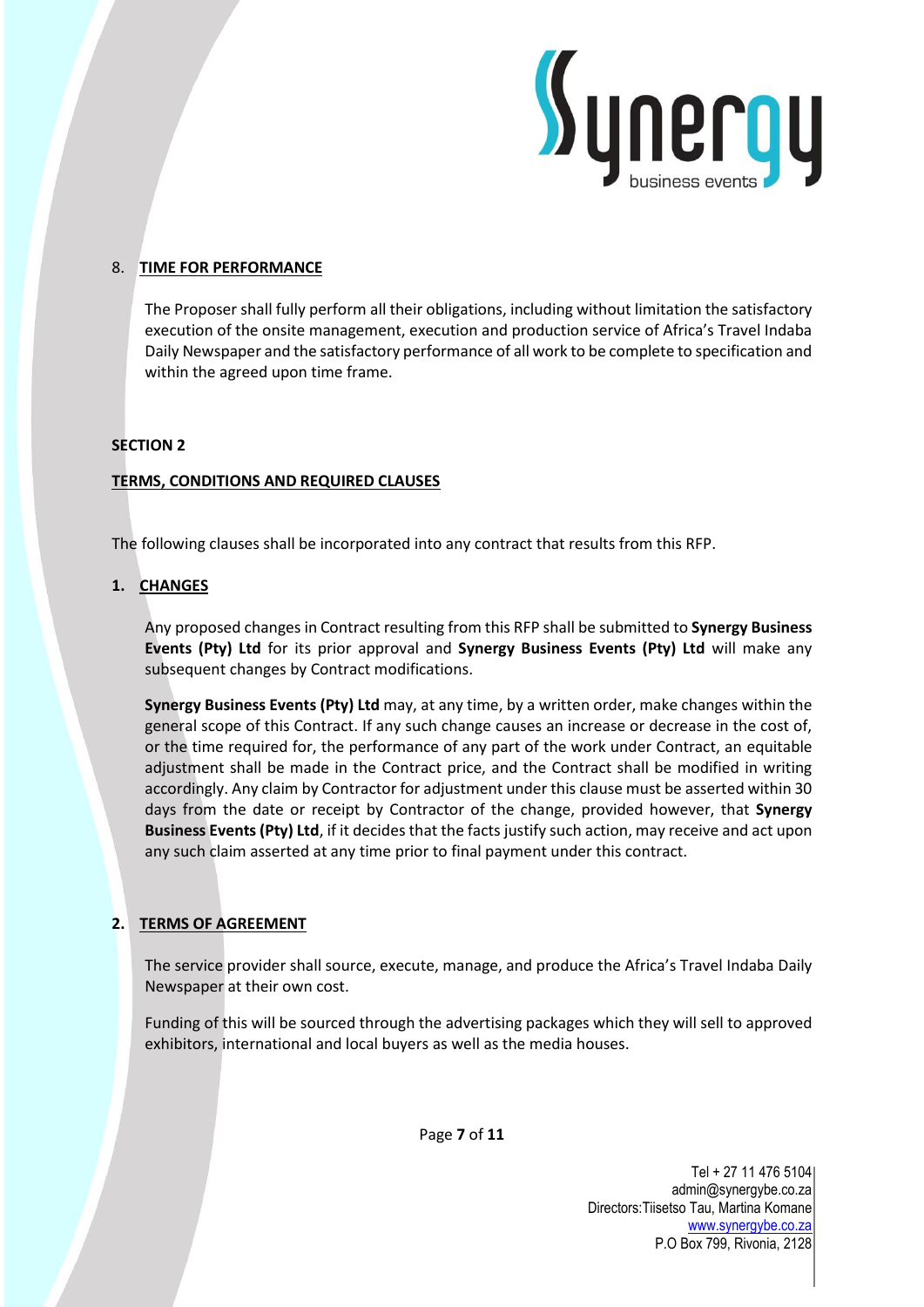

The appointed service provider shall receive recognition for producing the newspaper through their company details being made available on the Africa's Travel Indaba website. This will be located on a tab on the website specifically allocated for the Africa's Travel Indaba. The service provider may also create exposure through the Africa's Travel Indaba Daily Newspaper as they see fit.

## **3. OWNERSHIP OF RECORDS**

**Synergy Business Events (Pty) Ltd** shall be the owner of all documents prepared pursuant to a Contract or provided to Contractor by **Synergy Business Events (Pty) Ltd.** Any re-use of the documents by **Synergy Business Events (Pty) Ltd** for other than the purpose intended by such Contract shall impose no liability on the Contractor.

### **4. PROPOSERS DETAILED PROJECT PLAN**

The proposer needs to include their detailed project plan on how they wish to execute the process of managing the development and production of the Africa's Travel Indaba Daily Newspaper. This will include and not limited to scheduling interviews with South African Tourism Management team, pre-show sales of advertising packages, submission of number of staff working onsite, duties for each staff member, onsite management processes, chain of command onsite, scheduling of news stories submissions, onsite production process, post-show report submission deadline.

## **5. B-BBEE STATUS VERIFICATION**

The Proposer must provide **Synergy Business Events (Pty) Ltd** with complete documentation stating their BBB - EE status by including a certified copy of the certification with the proposal. Do note that preference will be given to the following groups as per the BBB-EE guidelines:

- a) Black people
- b) Black people who are youth
- c) Black people who are women
- d) Black people with disabilities
- e) Black people living in rural or underdeveloped areas or townships
- f) Cooperatives which are 51% owned by Black people
- g) Black people who are military veterans

Page **8** of **11**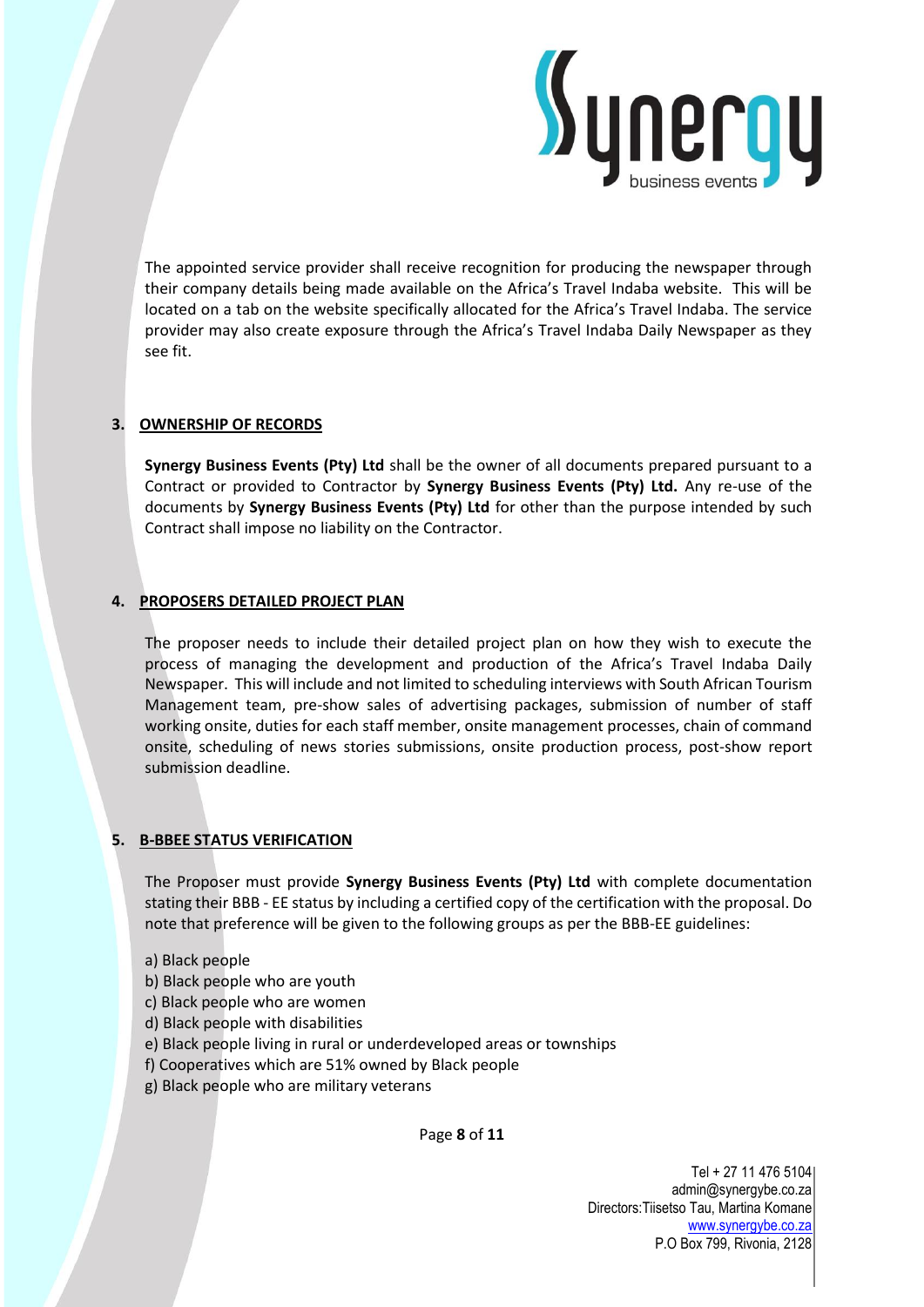

# **6. TAX CLEARENCE**

The Proposer must provide **Synergy Business Events (Pty) Ltd** with a Tax Clearance Certificate to validate their good standing with SARS and the South African Treasury.

### **7. INDEMNIFICATION**

Contractor shall indemnify and save harmless **Synergy Business Events (Pty) Ltd**, its trustees, clients, officers, and employees from and against all loss, costs, liability, damage, and expense whether direct, consequential, or incidental, for personal injury and for property damage. Such loss, costs, liability, damage, and expense arising out of, or resulting in whole or in part, directly or indirectly, from work or operations under the contract but not limited to the acts, errors, omissions and negligence of contractor's employees and agents, except to the extent of liability imposed due to **Synergy Business Events (Pty) Ltd** own negligence, shall be payable as directed **Synergy Business Events (Pty) Ltd.** 

### **8. SELECTION PROCESS**

The Proposals will be evaluated by representatives of **Synergy Business Events (Pty) Ltd**. Proposals will be evaluated on the criteria noted below. The total evaluation points, as separately determined by each Selection Committee.

| <b>EVALUATION GRID</b>                                 |        |
|--------------------------------------------------------|--------|
| UNDERSTANDING AND APPROACH                             | Rating |
| Understanding product deliverables                     | 10     |
| Organisation structure                                 | 5      |
| Track record and Experience                            | 10     |
| <b>B-BBEE Status and Rating</b>                        | 10     |
| <b>PROPOSED MANAGEMENT SERVICES</b>                    |        |
| <b>Detailed Project Plan</b>                           | 5      |
| Samples of previous work                               | 10     |
| Advertising price packages developed for the newspaper | 10     |

### Page **9** of **11**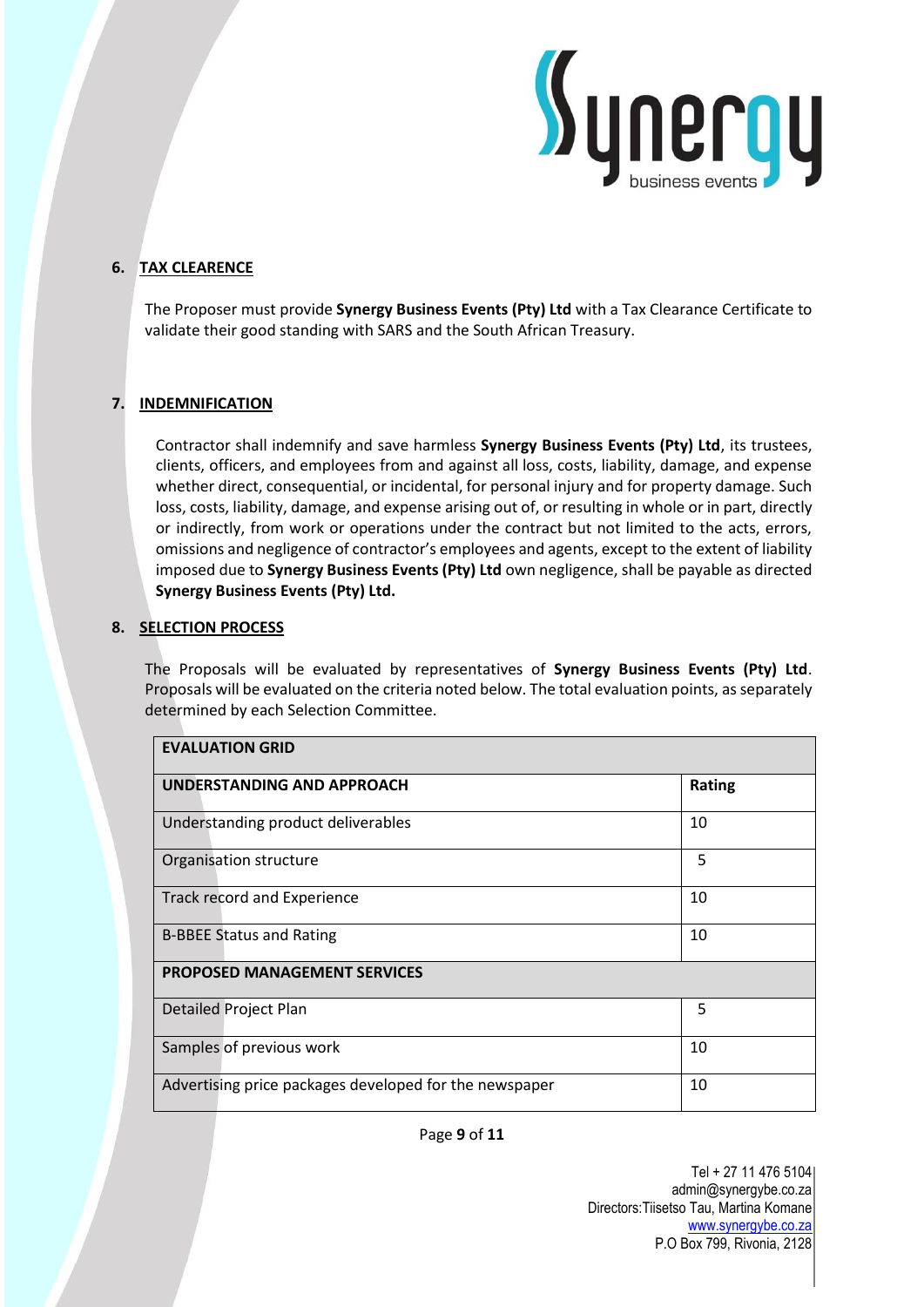

| An ability with experience to observe protocol                        | 10  |
|-----------------------------------------------------------------------|-----|
| A demonstrable understanding of the Africa's Travel Indaba objectives | 10  |
| Uniqueness, Variety, Creativity, deliverance                          | 10  |
| Have strong project management, reporting and implementation skills   | 10  |
| Total:                                                                | 100 |

**Synergy Business Events (Pty) Ltd** reserves the right to reject any or all proposals, to accept other than the lowest price proposal, to negotiate separately with any source whatsoever and to accept the proposal considered to be most advantageous to the client. **Synergy Business Events (Pty) Ltd** also reserves the right to select the contractor based on proposals received without seeking further information or clarification from Proposers.

Finally, **Synergy Business Events (Pty) Ltd** reserve the right to conduct no-notice site visits, if deemed necessary.

Upon review of the proposals, **Synergy Business Events (Pty) Ltd** will designate the most qualified Proposers as finalists.

## **SECTION 3**

## **PROPOSAL FORMAT**

This section summarises the documents required by **Synergy Business Events (Pty) Ltd** for the response to this proposal request.

One (**1**) copy and one (**1**) original of Contractor's proposal must be submitted and shall be organised in conformity as follows:

- 1. Cover letter.
- 2. Original Request for Proposal Documents signed and each page initialed.
- 3. Summary of proposal requirements.
- 4. Overview of the proposer's company.
- 5. Detailed project plan specifying information and deadlines required to be met for the successful delivery of the Newspaper
- 6. Three (3) traceable and contactable references of previous clients within the last year to include:

Page **10** of **11**